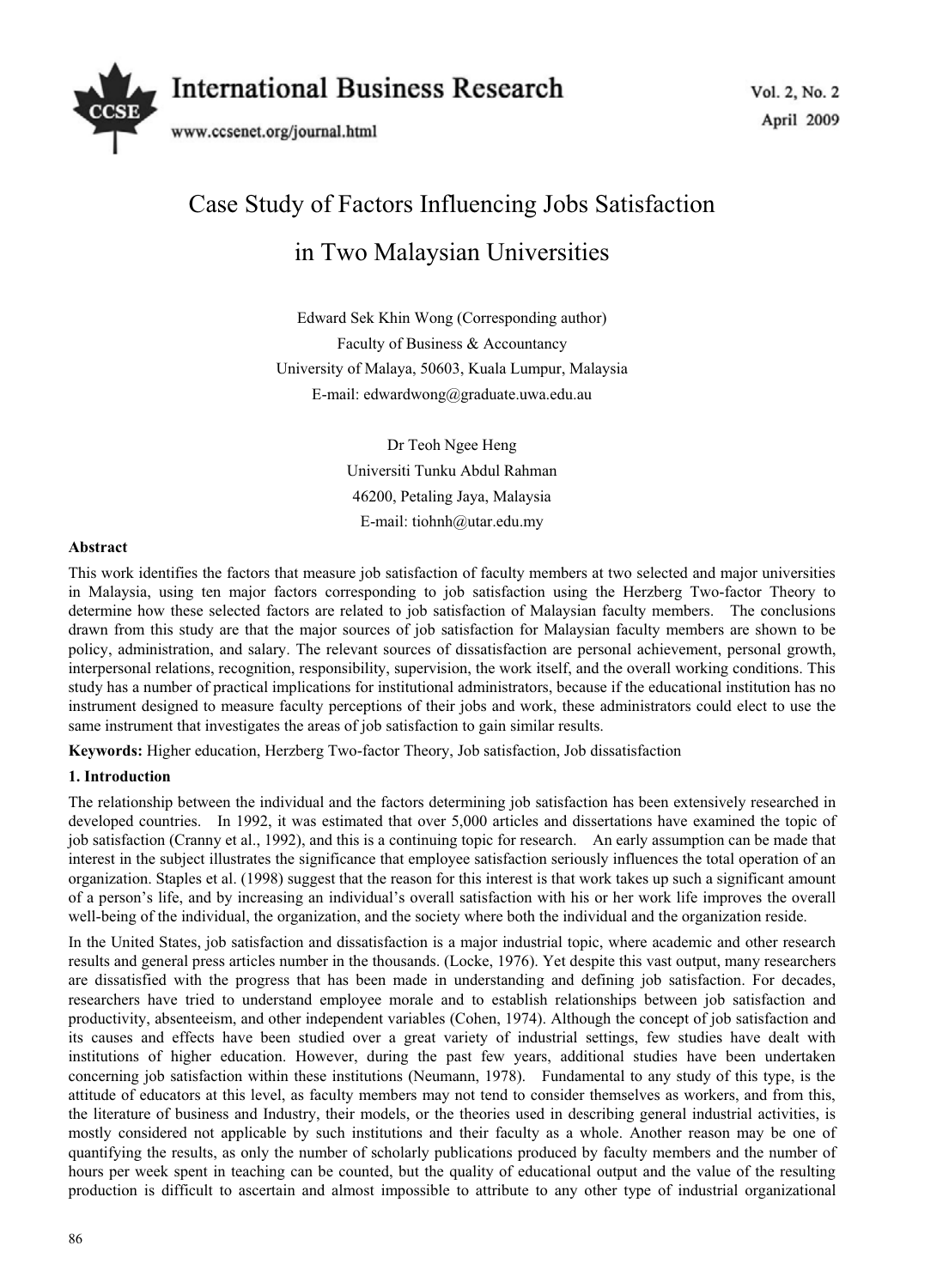environment (Cohen, 1974). Still, job satisfaction and dissatisfaction in institutions of higher education and the problems of imprecise dependent variables ought not to be overlooked by researchers.

In Malaysia, research on job satisfaction has been carried out in on various industrial sectors. Dawal and Taha (2006) reported factors affecting job satisfaction in two automotive industries in Malaysia. Lew and Liew (2006) explored the antecedents of needs and job satisfaction among employees of a leading bank in Malaysia and the implications for the management of bank employees. Santhapparaj et al. (2005) reviewed job satisfaction among women managers in Malaysian automobile sector and Santhapparaj and Shah (2005) studied the Job satisfaction among academic staff in private universities in Malaysia.

With an expansion of Malaysia's industrial sectors, many teaching staff have moved to jobs in industry (Malaysian Ministry of Higher Education, 2006) and a similar scenario is occurring in Thailand (Pasuwan, 1972). It seems clear that faculty members have left education for industry or have left a given educational institution because of the circumstances found within a given institution. For example, a particular faculty member may seek meaningful experiences in their next position. Another may become mobile as a result of a better offer, and not as a result of dissatisfaction with his current position. However, some faculty members have left because of an institution's failure to manage job satisfaction. Good administrators apparently realize that a high rate of turnover of faculty members results in a faculty of limited commitment, ineffective curriculum development, and general faculty unrest, and it can be costly both to the reputation of the institution and to the well-being of the students (Nicholson and Miljus, 1972).

The literature indicates that job satisfaction is a prerequisite to an educator's long tenure and performance, and overall institutional effectiveness (Wood, 1976). For these reasons it seems wise to identify factors that affect job satisfaction of faculty members within an educational institution, and to positively use these results as part of an ongoing management program.

The underlying purpose of this study is to investigate and analyze the factors affecting faculty job satisfaction at two selected universities in Malaysia. A review of Malaysian literature has indicated that there are a limited number of studies available to researchers that reference this area. Relatively few studies have had as their main concern the morale of academics within the universities of Malaysia. Also, the increasing intensity of the competition for quality staff and quality-demanding and quality-producing students, within higher education is founded upon the reality that the number of public and private higher education institutions has increased worldwide. As found within industry, it has been proven that satisfied employees deliver better service because they are able to better understand their customers, and in the case of a university, its customers are its hard-won and quality-demanding students.

Having identified the challenging problem for higher education, the first section of this paper introduces the current literature regarding human motivation described by Herzberg's and Maslow's theories. The second section provides the academic aspect of two Malaysian universities nominated as University A and University B and discusses and outlines their academic planning strategies. The third section discusses the research methods used to examine both the fundamentals of human needs and the architectural framework proposed by Herzberg's theory (2000), and the fourth section discusses the preliminary findings and the role of the factors that drive employee morale and then establishes a facility that successfully merges the relationship between job satisfaction and productivity. Finally, the fifth section presents conclusions regarding the practical significance of the research results with that of the literature, and establishes the potential business impact of these findings to job satisfaction within both the Malaysian Universities studied.

## **2. Customer Focus**

The idea of being customer-focused, that is, understanding the customer's needs and finding ways to meet these needs, is a new educational concept as it treats education as any other industry, where the quality of the education programs are the primary sources of providing bundles of benefits to its customers. Nevertheless, according to Bateson and Hoffman (1999), it is often impossible for a service organization to differentiate itself from other similar organizations in regards to its offered benefit bundle, as they stress that the contact personnel are the sources of product differentiation in all service organizations. In addition, Lovelock et al. (2002) argue that customer-contact personnel perform a triple role as operation specialist, marketer, and are part of the serviced product itself. Here, there are three relationships considered – student to faculty, student to institution, and institution to faculty, all with two-way communication linkages, and one to the other, as a descriptive triangle.

The ability to retain faculty is becoming a challenging problem for all higher education institutions (Tack & Patitu, 2000) and faculty retention is dependent upon faculty job satisfaction. A 1998 study conducted by William M. Mercer, Inc., concluded that the most objective measures of satisfaction in organizations were reported to be employee retention and turnover (Mercer, 1998). This study also reported that a five percent increase in retention resulted in a ten percent decrease in costs, and, that productivity increases ranging from twenty-five to sixty-five percent are possible (Mercer,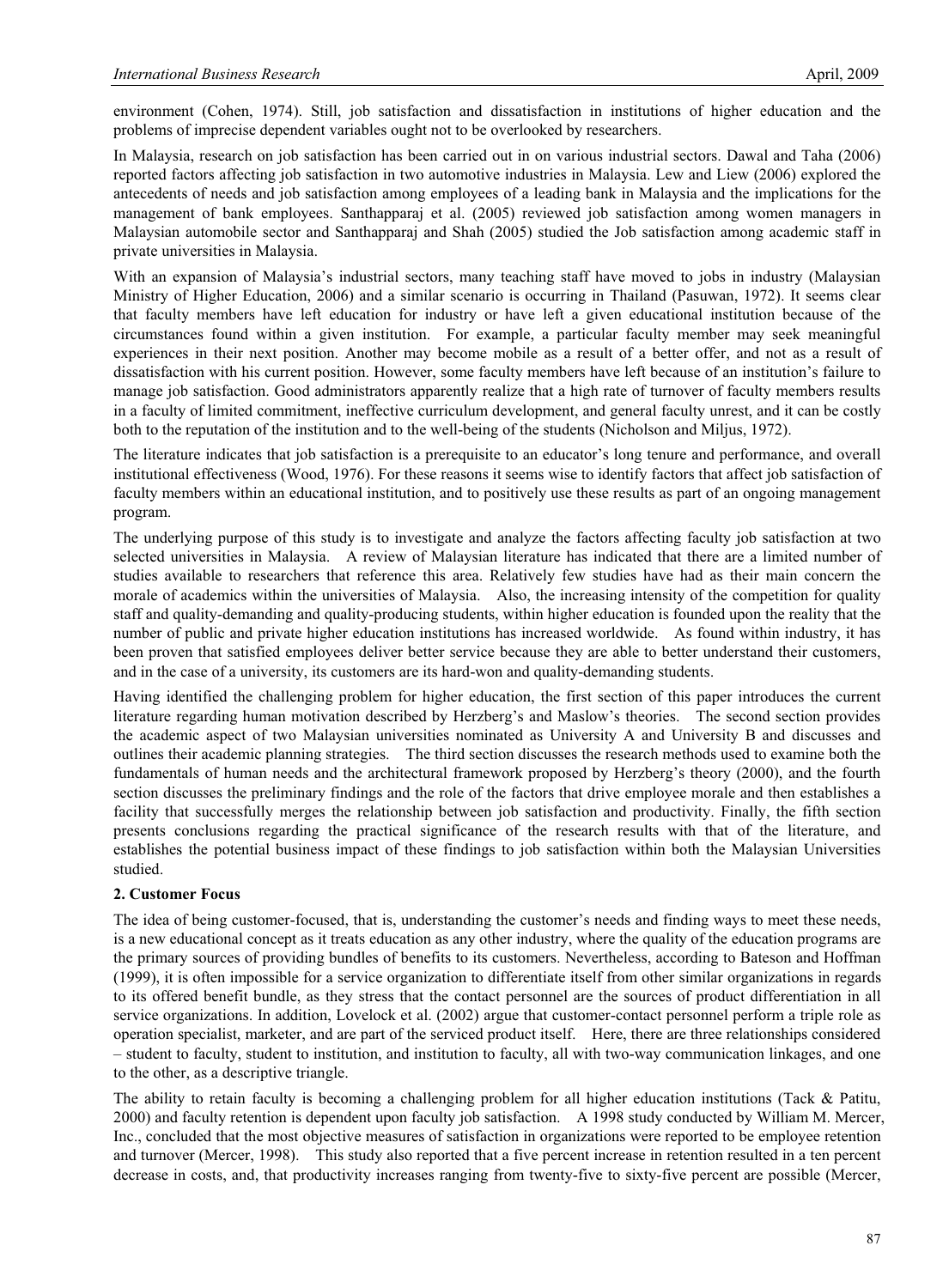1998). From this, it is important for higher education institutions to know what motivates faculty to stay in their positions, as replacing them is not only difficult but also expensive in unrecoverable costs.

In his original motivational research, Frederick Herzberg investigated the question of why workers stay in their work positions. Taking a different approach, the Mercer study investigated the economic effects of retention versus attrition in the workforce, while Herzberg's inquiries tried to establish what motivated workers to remain in their jobs. Herzberg is the singular motivational theorist who approached the theoretical concept of motivation specifically within the context of employment and justified the contention that business was the dominant institution in society (Herzberg, 1966). Herzberg contended that industry needed to know what motivated workers to remain in a job long enough to become effective in their positions, as only experienced workers were capable of building a strong and cohesive workforce in the organization. His investigations focused upon whether a worker's attitude toward his job would affect their productivity or willingness to remain in their position (Herzberg, 1966).

A worker's unwillingness to remain in their job is found to be both inefficient and expensive for industry (William M. Mercer, Inc. (1998)). Employees who are unwilling to remain in their positions represent an unrecoverable loss for industry as it is a function of the losses of revenue during their training and orientation. Workers who did not remain in their jobs did not become proficient at their jobs, and is the same for teachers when evidenced in higher education (Herzberg, 1966).

On the other hand, Abraham Maslow's (Maslow, 1943) theory, which is considered relevant and applicable today, observes human motivation factors, it is comprehensive and did not focus on an exclusive framework, but concerned the fundamental fulfillment of human needs. However, these needs may be satisfied outside work and questions are raised as to the applicability of this theory to industry, although subsequent writers have applied the self-actualizing approach to an industrial setting. Maslow's original five different levels of human needs are enumerated as follows.

1) Lower order needs, that include the biological and physiological needs (including but not limited to desires for food, water, air, sleep, and sex),

2) Safety needs (the desire for security and protection against danger),

3) Social needs (the desire to fulfill the need for belonging, love, and affection).

4) The higher order needs included needs for esteem (self-esteem and esteem from others) and

5) Self actualization, defined as the need for self-fulfillment or striving to realize one's full potential.

Herzberg's theory and Maslow's theory are contrasts. Herzberg's theory was built upon two separate sets of conditions, satisfiers and dis-satisfiers. The dis-satisfiers in Herzberg's theory corresponded to the lower order human needs enumerated in Maslow's theory. The satisfiers correspond to the higher order human needs in Maslow's theory. However, unlike Maslow, Herzberg coined his own terminology and assigned new definitions to terms previously carrying universal associations (Herzberg, 1966; Maslow, 1943). Herzberg's theoretical scheme employed a two-dimensional design, firstly, featuring hygiene factors or dis-satisfiers, which were incapable of providing motivation or satisfaction, and secondly, motivators, which served as satisfiers. Dis-satisfiers included company policy, supervision, working conditions, interpersonal relations, salary, status, job security, and personal life. Satisfiers included achievement, recognition, the work itself, responsibility, advancement, and growth (Herzberg, Mausner,  $\&$ Snyderman, 1959).

The initial results of this work indicate a contradiction with Herzberg's conclusions, in that compared with the Herzberg Two-factor Theory, Herzberg's motivator or intrinsic factors contributed more to dissatisfaction than satisfaction of Malaysian University faculty members. It was also found that two hygiene factors, namely salary, and policy and administration, acted as significant contributors to the satisfaction of faculty members. However, since the values of the Likert ratings fell in the neutral area, it may be appropriate to conclude that the meaning of neutrality in the measurement of satisfaction and dissatisfaction partially supported the Herzberg Two-factor theory. This is apparently due to the differences between European and Asian cultural influences or even the differences in the manner of the construction of educational occupations with similar titles but differing work loads and responsibilities as found in other cultures and cultural education organization.

From this a priori conclusion, the job satisfaction of two universities faculty members in this study were reflected by the presence of some hygiene factors, while job dissatisfaction was reflected by the absence of motivators. The ten factors selected from the Herzberg Two-factor Theory used in the survey may not be adaptable to the measurement of satisfaction of teaching staff of the two Malaysian universities concerned, probably due to cultural factors.

In Herzberg's theory, dissatisfaction did not automatically result in a lack of satisfaction, and dissatisfaction did not automatically control the behavior of the person as these two factors are independent. In contrast, in Maslow's paradigm, the lowest order unmet need would dominate the behavior of the subject and nullify any positive aspects of a satisfied higher order need, as satisfaction of a higher order need was dependent upon the satisfaction of lower order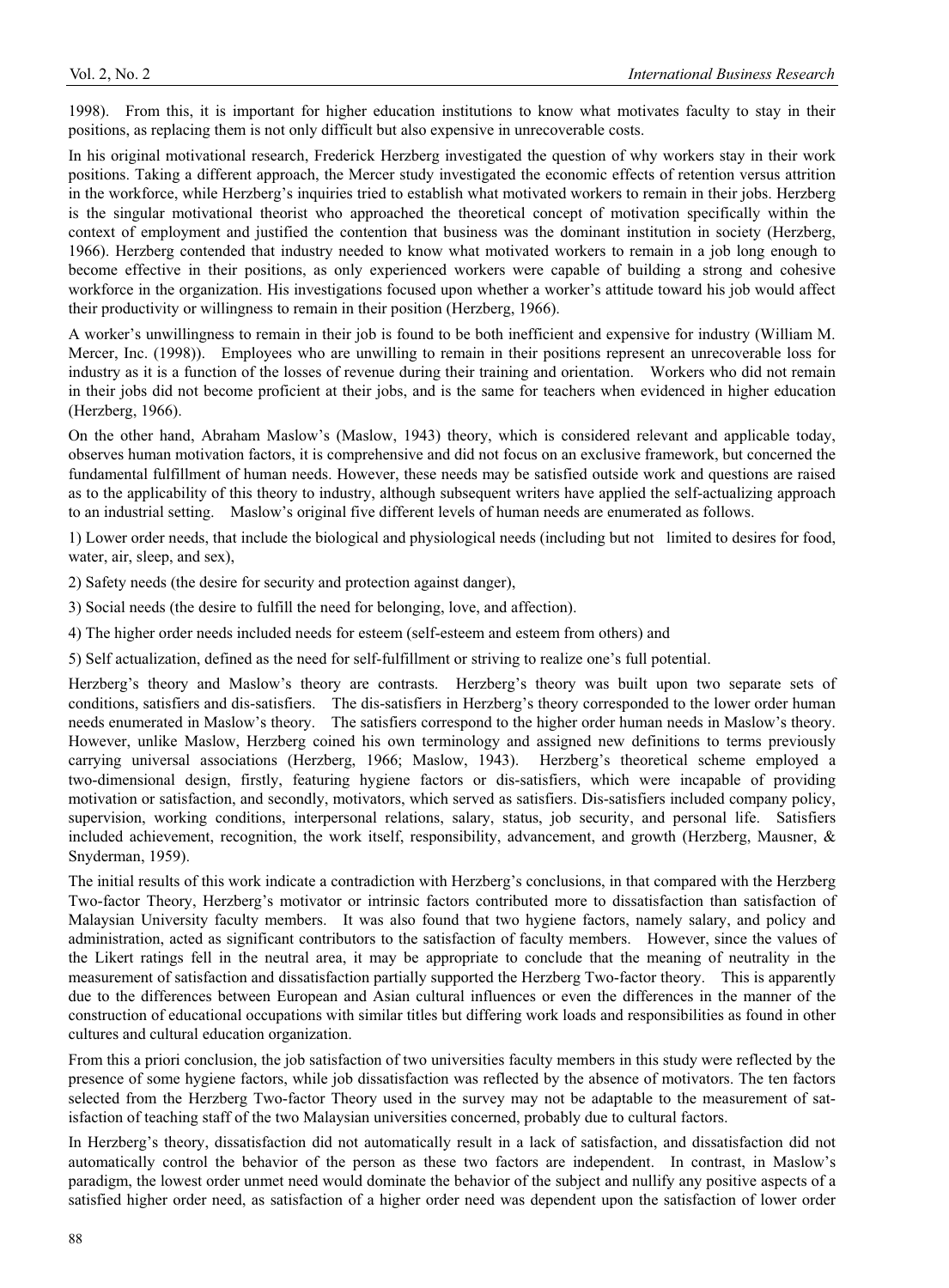needs and the fulfillment of the two were inextricably intertwined (Herzberg, Mausner, & Snyderman, 1959; Maslow, 1954).

# **3. Research Objectives**

The purpose of this study is to determine what selected factors are related to faculty job satisfaction at two selected Malaysian universities. It is an attempt to find out how faculty members feel about their jobs, what pleases them in their work, what are the intrinsic rewards of their work, and what brings negative reactions or tends to frustrate them. The knowledge gained by examining such factors may be used in various ways, for example - as a managerial guide for administrators in area of faculty retention. If certain factors appear to be related to the formation of positive job attitudes, institutional administrators can manipulate the environments in such a manner as to promote a reasonably high level of job satisfaction. These factors may also provide:

1). Relevant information for influencing prospective students to consider careers in university teaching, research and administration.

- 2). Insight into those variables associated with the formation of job satisfaction attitudes of Malaysian faculty members.
- 3). An awareness of factors associated with work or job satisfaction and dissatisfaction.
- *3.1 Theoretical Framework of the Study*

In developing the theoretical framework, this work elects to deal with the Herzberg Two-factor Theory of job satisfaction (Herzberg et al. 1959). In this regard, the study draws 10 major factors corresponding to job satisfaction and dissatisfaction in the Herzberg Two-factor Theory to determine whether or these selected factors are related to job satisfaction of Malaysian University faculty members.

This study answers the following questions:

1). Do the selected factors measure job satisfaction of Malaysian faculty members in the two selected universities?

2). What are the characteristics of those most satisfied and the least satisfied groups?

3). Are Malaysian faculty members in significant agreement on the factors measuring their job satisfaction?

4). Is the pattern of job attitudes of Malaysian faculty members similar to the pattern found in the Herzberg job satisfaction model?

5). Is it possible to conclude that the two-factor theory is adaptable to the teaching staff in institutions of higher education in Malaysian?

## *3.2 Basic Assumption*

The basic assumptions for this study include the following:

1). There are certain factors that affect job satisfaction of university faculty members.

2). That the random sample of 200 faculty members is representative of the population of faculty members in the two selected Malaysian universities.

3). Because data used in this study were collected through an anonymous survey questionnaire, it is assumed that respondents were truthful in expressing attitudes towards their jobs.

4). The value of the findings will be increased considerably if the effects of the factors that cause dissatisfaction can be minimized or eliminated and the factors that increase faculty job satisfaction can be maintained or maximized within these two institutions.

## *3.3 Hypothesis*

The following null hypotheses were tested:

1). HI: There are no significant differences among faculty members of different age levels regarding the factors measuring their job satisfaction.

2). HII: There is no significant difference between male and female faculty members regarding the factors measuring their job satisfaction.

3). HIII: There is no significant difference between married and unmarried faculty members regarding the factors measuring their job satisfaction.

4). HIV: There are no significant differences among faculty members with different number of years of service regarding the factors measuring their job satisfaction.

5). HV: There are no significant differences among faculty members with different levels of formal education regarding the factors measuring their job satisfaction.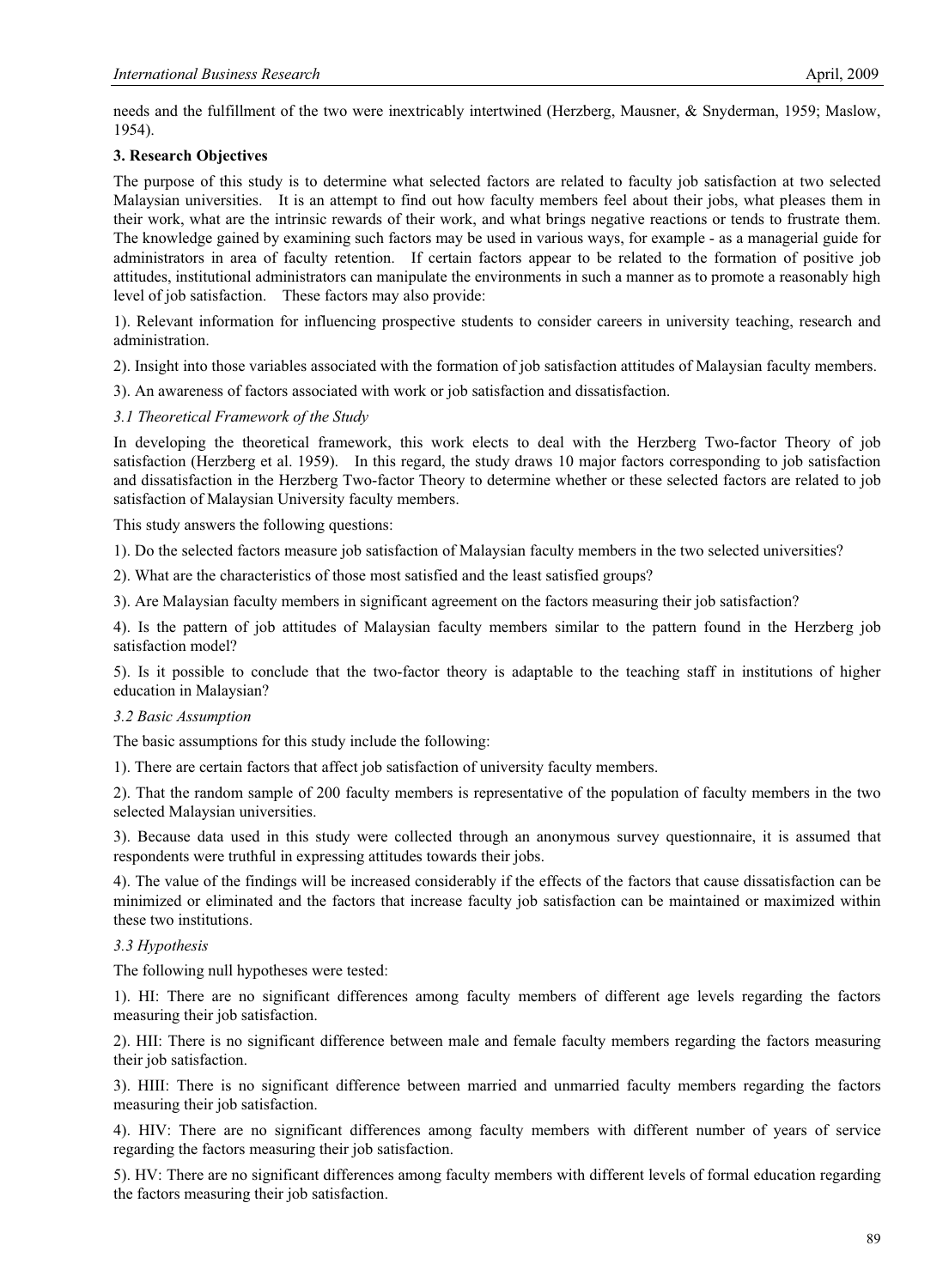6. HVI: There are no significant differences among faculty members engaged in teaching and research, and the faculty members engaged in academic administration regarding the factors measuring their job satisfaction.

7. HVII: There are no significant differences among faculty members of different academic ranks regarding the factors measuring their job satisfaction.

## *3.4 The Selection of Sample*

The random sample of faculty members was selected from two universities around the capital of Malaysia, Kuala Lumpur. Although the two institutions may not constitute a large enough sample to be representative of all colleges and universities in Malaysia, it was felt they might provide a sufficiently large sample size of faculty within the range and diversity typically found within the universities located within Malaysia. Because faculty members are the primary focus of this study, the two institutions were selected to assure that different types of university faculty could be studied and also the same types of faculty across these two universities.

## *3.5 The Sample*

For this study, 100 faculty members of the two universities were randomly selected from the university's personnel files. The following criteria were used in selecting the sample and these criteria for sample selection were determined for the purpose of gaining a representative sample from each university.

All the faculty members were full time employees.

Each chosen faculty member had to have at least three months employment with the given university and it was found that most had an employment record of more than one year.

All responses were coded and analyzed by computer using the programming of Statistical Packages for Social Sciences (SPSS).

The results will be presented in two sections: general characteristics of the sample, and the results of statistical tests of the null hypotheses.

## *3.6 General Characteristics of the Sample*

The initial section of the instrument asked the sample to respond to seven personal variables: age, sex, marital status, number of years employed, highest level of formal education, professional rank, and primary responsibility. Table 1 summarizes these data.

# **<Insert table: 1 General Characteristics of the Sample of Each University >**

# **4. Tests of the Hypothesis**

**Hypothesis I:** There are no significant differences among faculty members of different age levels regarding factors measuring their job satisfaction.

A one way analysis of variance and Scheffe test were used to measure the significance of the different age levels of a faculty member's response to each major factor. Table 2 represents the means and standard deviations of all age levels and F statistic for each major factor.

An examination of Table 2 indicates a highly significant statistical difference in the responses to the salary factor. In addition, an analysis by means of Scheffe method also reveals a significant difference ( $p = .05$ ) in satisfaction with salary between Group 5 (41 and over) and all the other age groups.

## **<Insert table: 2: The means of major factors measuring job satisfaction for five age groups>**

Based on the mean differences, Group 5 (age 41 years and over) tends to be less satisfied with the salary factor than the other age level groups. The null hypothesis is then rejected for this factor.

Because no significant differences are noted in the faculty member's responses for the other major facture, the null hypothesis is not rejected for other major factors.

**Hypothesis II:** There is no significant difference between male and female faculty members regarding the factors measuring their job satisfaction.

# **<Insert table: 3: Comparison of male and female faculty members regarding factors measuring their job satisfaction >**

The results of the data analysis of this hypothesis are found in Table 3. A t-test was conducted on the mean differences between male and female faculty members' responses for each of the ten factors. The t-formula for pooled variance was used in this evaluation.

An examination of this table indicates no significant statistical differences reported between male and female faculty members regarding the major factors affecting their job satisfaction, therefore, the null hypothesis is not rejected.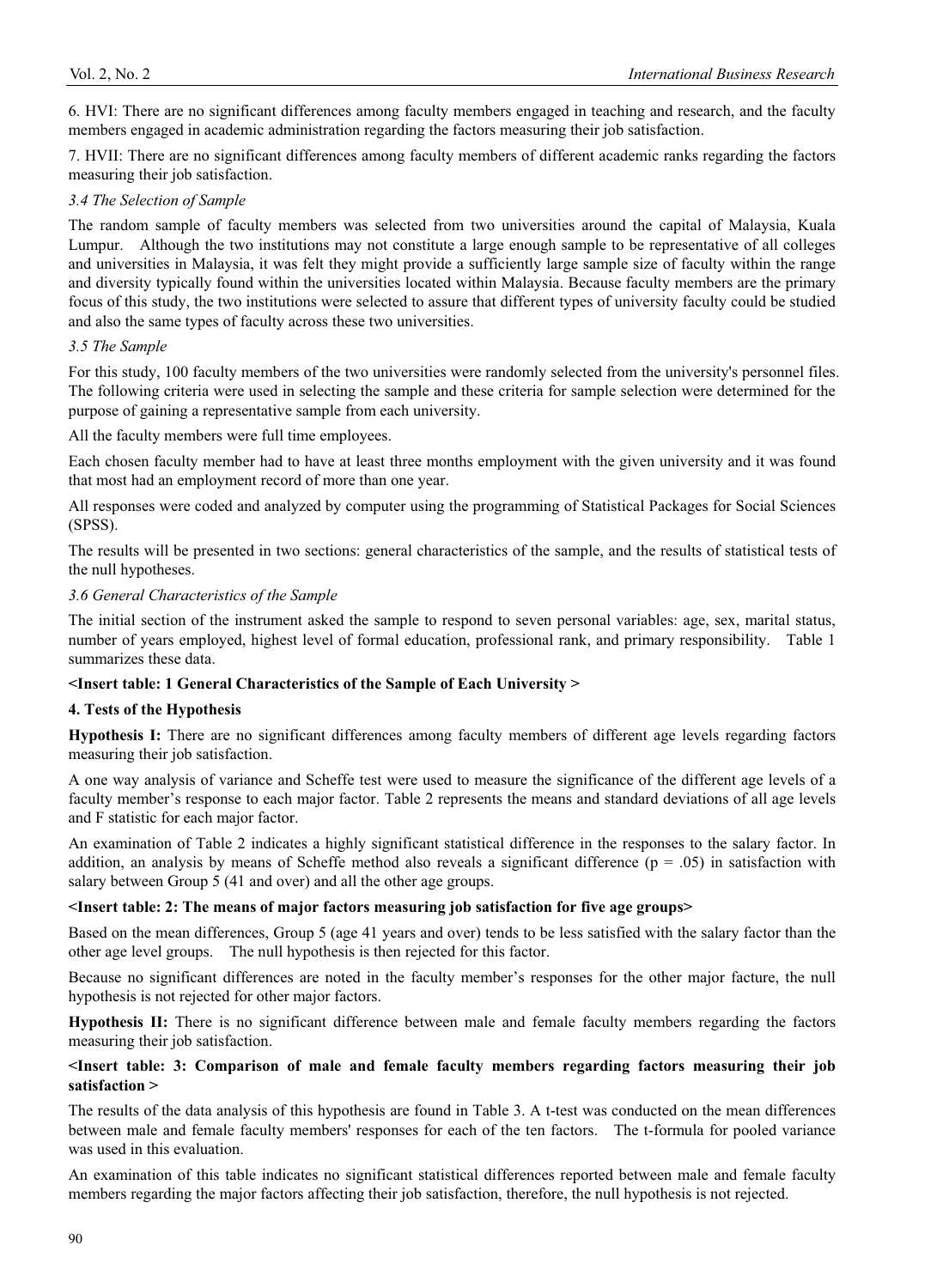**Hypothesis III:** There is no significant difference between married and unmarried faculty members regarding the factors measuring their job satisfaction.

The t-test was conducted on the mean differences between married and unmarried faculty member's responses for each of the major factors.

A significant statistical difference between married and unmarried faculty members was found in the working conditions. As the table shows, the mean of married (2.6866) was lower than that for unmarried (2.8530). Based on the mean differences, married faculty members were more dissatisfied with working conditions than their unmarried counterparts. The null hypothesis is rejected for this factor.

Because no significant statistical difference is noted between married and unmarried faculty members' responses to other factors, the null hypothesis is not rejected for the other factors of the study.

## **<Insert table: 4 Comparison of married and unmarried faculty members regarding factors measuring their job satisfaction >**

No significant statistical difference between married and unmarried faculty members was found for all major factors. The mean of married (2.7169) was lower than that for unmarried (2.8270). Based on the mean differences, married faculty members were slightly more dissatisfied with working conditions than their unmarried counterparts.

Because no significant statistical difference is noted between married and unmarried faculty members' responses to all the factors, the null hypothesis is not rejected for this study.

**Hypothesis IV:** There are no significant differences among faculty members with different number of years of service regarding the factors measuring their job satisfaction.

An analysis of variance and the Scheffe test were employed for testing of this hypothesis. Table 5 represents the means of all groups of years employed and the F statistic for each major factor.

Again, there is only a significant statistical difference in the faculty members' responses to the salary factor. Results of the Scheffe method also support similar significant difference  $(p = .05)$  in satisfaction with salary between Group 4 (11) years and over) and other age groups.

## **<Insert table: 5: The means of major factors measuring job satisfaction for four groups on the number of years employed >**

An inspection of Table 5 indicates that Group 4 (11 years and over) has the lower mean and is thus less satisfied with salary factor than other groups. Thus, the null hypothesis is rejected for this factor. As for the rest of the factors, the null hypothesis is not rejected.

**Hypothesis V:** There are no significant differences among faculty members with different levels of formal education regarding the factors measuring their job satisfaction.

A one way analysis of variance and the Scheffe test were used in the testing of this hypothesis. Table 6 shows the mean of each highest level of formal education group and the F statistic of each major factor.

## **<Insert table: 6: The means of major factors measuring job satisfaction for three educational level groups>**

An inspection of Table 6 reveals a highly significant difference in salary factor among the groups having different levels of formal education. The results of the Scheffe method also support similar significant difference between Group 2 (Master's degree) and Group 3 (Doctoral degree). Group 2 has the lower mean and is thus less satisfied with the salary factor than the other groups. The null hypothesis for this factor is rejected.

Because no significant differences are produced for the other major factors, the null hypothesis is not rejected for those factors.

**Hypothesis VI:** There is no significant difference between faculty members engaged in teaching and research, and faculty members engaged in academic administration regarding the factors affecting their job satisfaction.

A one way analysis of variance and the Scheffe test were employed for testing this hypothesis. Table 7 gives the means and standard deviations of each group of assigned responsibility and the F-statistic for each factor.

An examination of Table 7 indicates no significant differences in the responses of each group regarding factor affecting their job satisfaction. Thus, the null hypothesis is not rejected.

## **<Insert: Table 7: The means of major factors measuring job satisfaction for five groups on the basis of primary responsibility>**

**Hypothesis VII:** There are no significant differences among faculty members of different academic ranks regarding the factors measuring their job satisfaction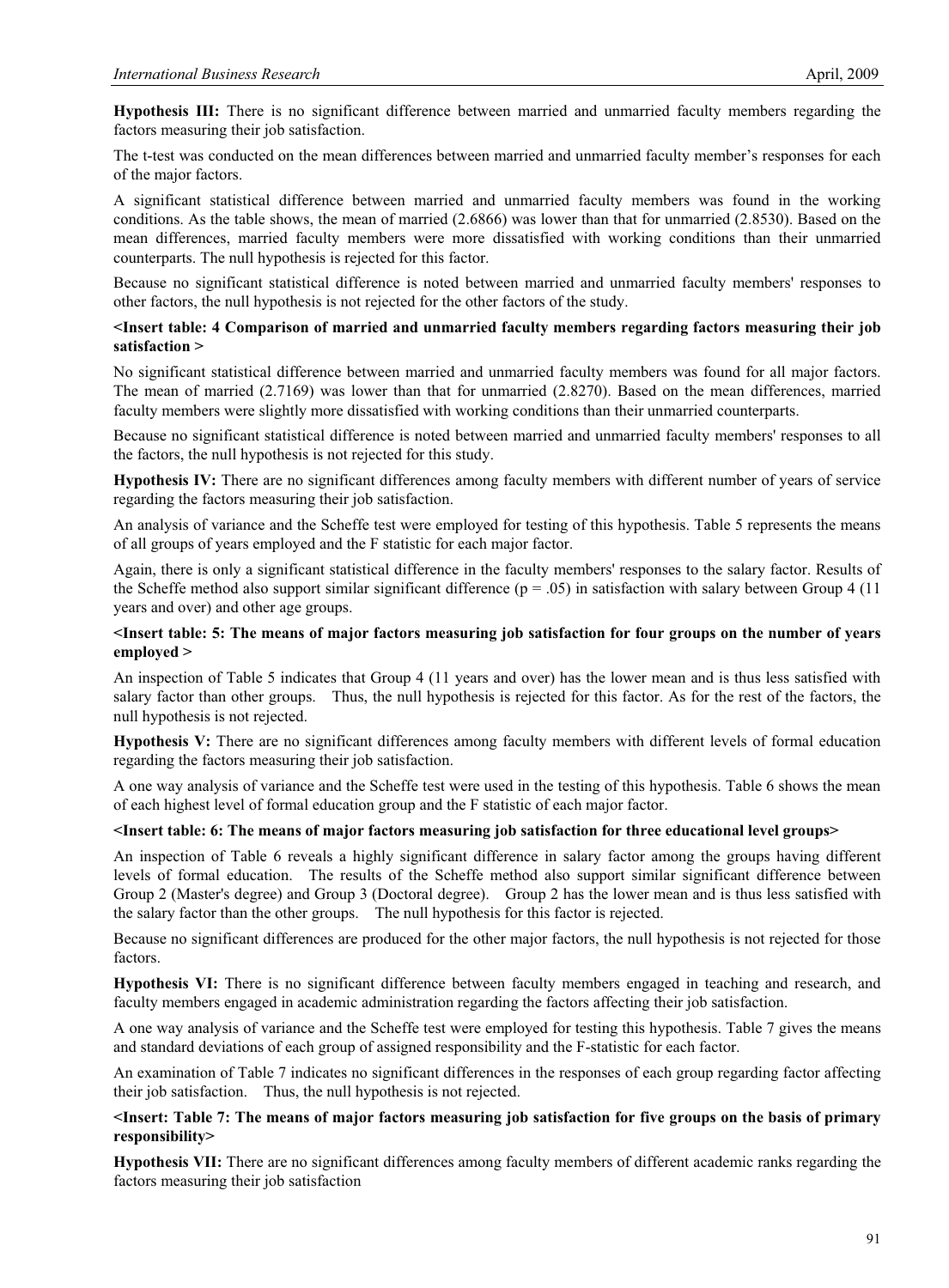## **<Insert: Table8: The means of major factors measuring job satisfaction for four groups on the basis of academic ranks>**

A one way analysis of variance and the Scheffe test were employed to measure the significance of four groups of faculty members with different academic ranks regarding the factors affecting their job satisfaction. Table 8 presents the mean of each group of academic rank and the F-statistic for each major factor.

An examination of Table 8 discloses the following:

A significant statistical difference among the groups with different academic ranks is found in the recognition factor. An F-value of 3.107 is recorded Group 3 (associate professors) has the lower mean and is thus more dissatisfied with recognition than other groups.

A highly significant statistical difference among the groups is found in the salary factor. This factor has an F-value of 5.016. The Scheffe method also reveals a significant difference (p= .05) in satisfaction with salary between Group 3 (associate professors) and Group 2 (assistant professors), and between Group 3 (associate professors) and Group 1 (tutors). Inspection of Table 8 shows that lowest level of satisfaction with the salary factor is reported by Group 3 (associate professors).

A significant statistical difference among the groups is also found in working conditions. An F-value of 2.998 is recorded. Again, Group 3 (associate professors) has the lower mean and is more dissatisfied with working conditions than the other groups.

Although the Scheffe method does not substantiate the result of the one way analysis of variance on recognition and working conditions, the null hypothesis is rejected for recognition, salary, and working conditions. The data obtained were analyzed to differentiate between the two groups of faculty members relative to the rating factors. All null hypotheses were tested using a t-test, an analysis of variance, and the Scheffe test.

# **5. A Summary of the findings of this survey**

The major sources of job satisfaction for Malaysian faculty members were policy and administration, and salary. The relevant sources of dissatisfaction were achievement, growth, interpersonal relations, recognition, responsibility, supervision, work itself, and working conditions.

Among the major sources of job satisfaction, age, number of years employed, formal education level, and academic rank of faculty members were salary. The findings disclosed that the age group of 41 years and over were least satisfied with salary than the other groups. Those who were associate professors as well as those who have been employed for more than 11 years were the groups found to be least satisfied with salary. However, when formal education levels were considered, those with a doctoral degree were found more satisfied with their salary as compared with other groups of less formal education.

Among the major sources of job dissatisfaction, marital status and academic rank of faculty members were affected by working conditions and recognition. Married faculty members were more significantly dissatisfied with working conditions than the unmarried co-workers. Also, associate professors were found to be significantly more dissatisfied with working conditions and recognition than the other groups of faculty members with different academic ranks.

Sex and the primary responsibility of faculty members were found to have no significant differences regarding the major factor measuring faculty job satisfaction.

In comparison with the Herzberg Two-factor Theory, the motivator or intrinsic factors contributed more to dissatisfaction than satisfaction of faculty members. Conversely, it was found that two hygiene factors, those of salary, and those of policy and administration, acted as significant contributors to the satisfaction of faculty members in this study. However, since the values of rating factors fell in the neutral area, it may be appropriate to conclude that the meaning of neutrality in the measurement of satisfaction and dissatisfaction supported, in part, the Herzberg No-factor theory.

Because the job satisfaction of Malaysian university faculty members in this study was reflected by the presence of some hygiene factors while job dissatisfaction was reflected by the absence of motivators, the ten factors selected from the Herzberg Two-factor Theory for use in the assessment instrument may not be adaptable to the measurement of satisfaction or dissatisfaction of teaching staff in the two selected Malaysian universities. Some deviations from the two-factor theory could be due to cultural or occupational differences or both between Professor Herzberg's population and the population of this study.

# **6. Conclusions and Implications**

The finding of this sample of faculty members only offers partial support of the Herzberg Two-factor Theory. This study shows that all motivator factors are related to job dissatisfaction, while some of the hygiene factors, in fact, lead to job satisfaction. These "motivators" in Herzberg's words including advancement, recognition, responsibility,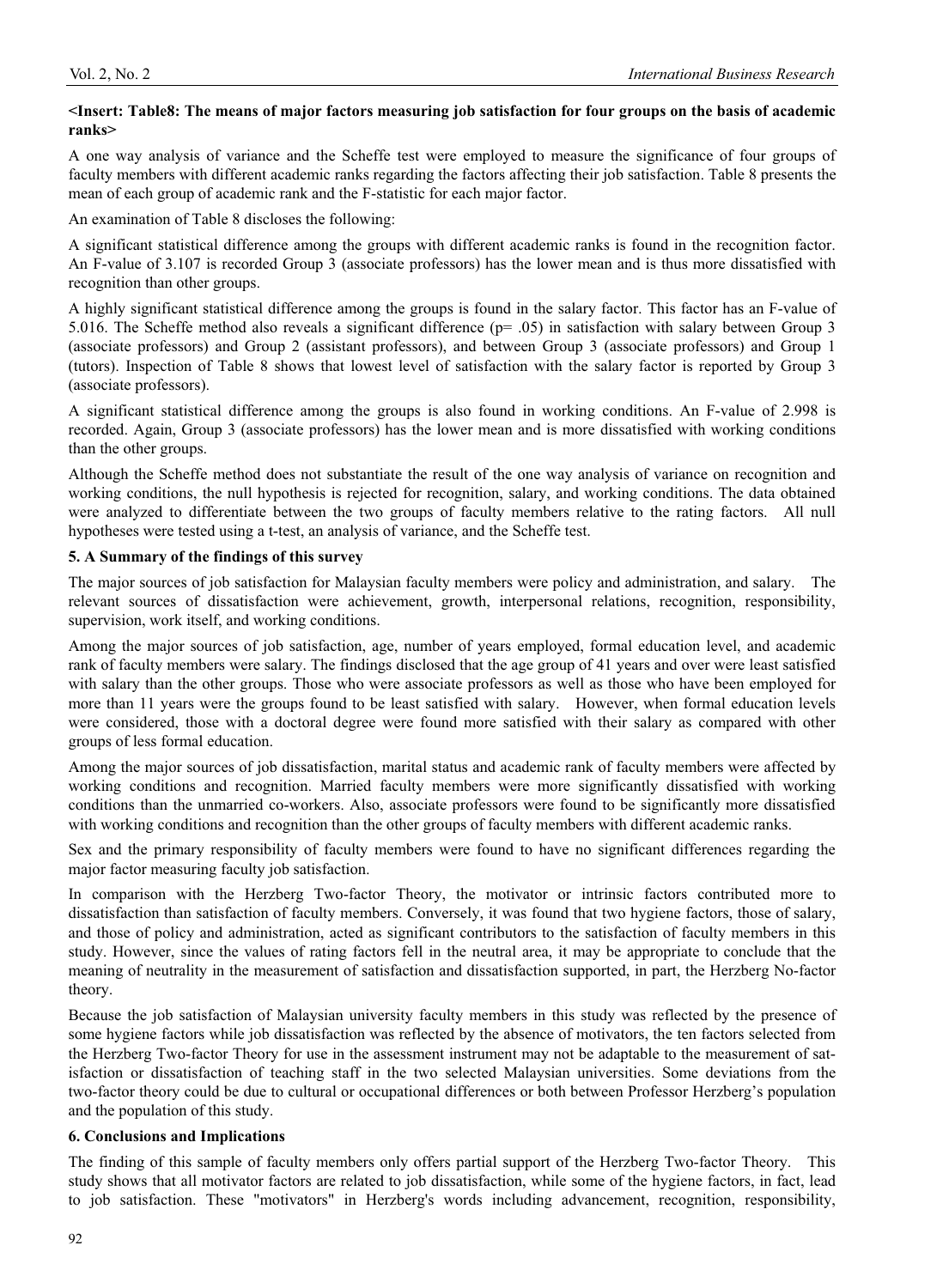achievement, and the work itself attained low value for Malaysian faculty members, showing a trend in the direction of job dissatisfaction. Two "hygiene" factors, policy and administration, and salary were low in Herzberg's model, but appeared high for Malaysian faculty members, disclosing a trend in the direction of job satisfaction. This study also suggests that cultural background differences may have an impact on employee's reaction to job satisfaction, as the pattern of job attitudes for Malaysian faculty members is not similar to that in the Herzberg job satisfaction model.

This study has a number of practical implications for the institutional administrators. If the educational institutions in Malaysia have no instrument designed to measure faculty perceptions, the administrators may elect to use the same instrument to investigate the areas of job satisfaction. However, some changes in the instrument may be made to meet the local needs. It is recommended that the administrators of the two selected institutions in this study conduct a series of follow-up studies to determine whether faculty attitudes have changed within a succession of short terms, perhaps at least annually in each institution.

Since findings reveal that all motivator or intrinsic factors are strongly related to job dissatisfaction, concerted efforts should be made to improve job satisfaction in each of the motivator or intrinsic factors. Jobs should be enriched and emphasis should be placed on motivator or intrinsic areas to allow the faculty to reach towards self-actualization and satisfaction. Improvement in areas rated low would lead to improvements in education 'production' as well. If motivator or intrinsic factors could be improved to provide more flexibility and more adaptability to changing conditions, if interpersonal relations are improved so as to facilitate better teaching, and if working conditions are improved, the resulting quality of education would most certainly have to increase along with faculty satisfaction. Further, it may be beneficial to the institution in terms of the selection and recruitment process, as an institution's ability to attract and retain able faculty members may well depend upon the degree of satisfaction the institution provides its faculty.

In summary, this study provided the means to perceive factors that measure Malaysian university faculty member's job satisfaction. It is recommended that each selected institution utilize the results from this study to improve the job satisfaction of each individual faculty member according to his or her indicated needs. In addition, the disclosing factors that affect faculty job satisfaction should be documented to assist with general and long-range plans for improvement.

#### *6.1 Limitations*

As stated in the above, the conclusions of this study cannot be generalized to all faculty members across Malaysia. The results are restricted to the two universities from which the samples were drawn.

## **Recommendations for Future Research**

Based on the results of this study, the following recommendations are made for further study of factors measuring Malaysian faculty job satisfaction:

The present study might be replicated by using the critical incident method employed by Professor Herzberg as a parallel verification study for the structured questionnaire.

The replication of the study on factors measuring Malaysian faculty job satisfaction with larger sample groups coverings all universities in the country is needed to substantiate the effects of both significant and non-significant factors in the present study. The problem areas could be further investigated, the findings of which might possibly indicate what could be done to increase faculty job satisfaction in the universities of Malaysia.

This instrument is based heavily on the motivator and hygiene factors in the Herzberg Two-factor Theory. It is recommended that more attempts need to be made in developing a standardized research instrument to measure factors related to job satisfaction in Malaysia.

With the development of such an instrument, research of the cooperative type could be undertaken. These may be some of the challenges and the needs which lie ahead for job satisfaction researchers

## **References**

Bateson, J.E.G. and Hoffman, K.D. (1999). *Managing Services Marketing* (4th ed.), Forth-Worth: Dryden.

Cohen, A. M. (1974). Community College Faculty Job Satisfaction, *Research in Higher Education*, 2 (1), p.369-376.

Cottons, J. (1993). *Employee Involvement*: *Methods for improving performance and work attitudes*. Newsbury Park, CA: Sage Publications.

Cranny, C.J., Smith, P.C. and Stone, E.F. (1992). *Job Satisfaction: How People Feel About Their Jobs and How It Affects Their Performance*. New York: Lexington Books.

Dawal, S.Z. and Taha Z. (2006). Factors Affecting Job Satisfaction in Two Automotive Industries in Malaysia, *Journal Teknologi*, 44(A), p.65-80.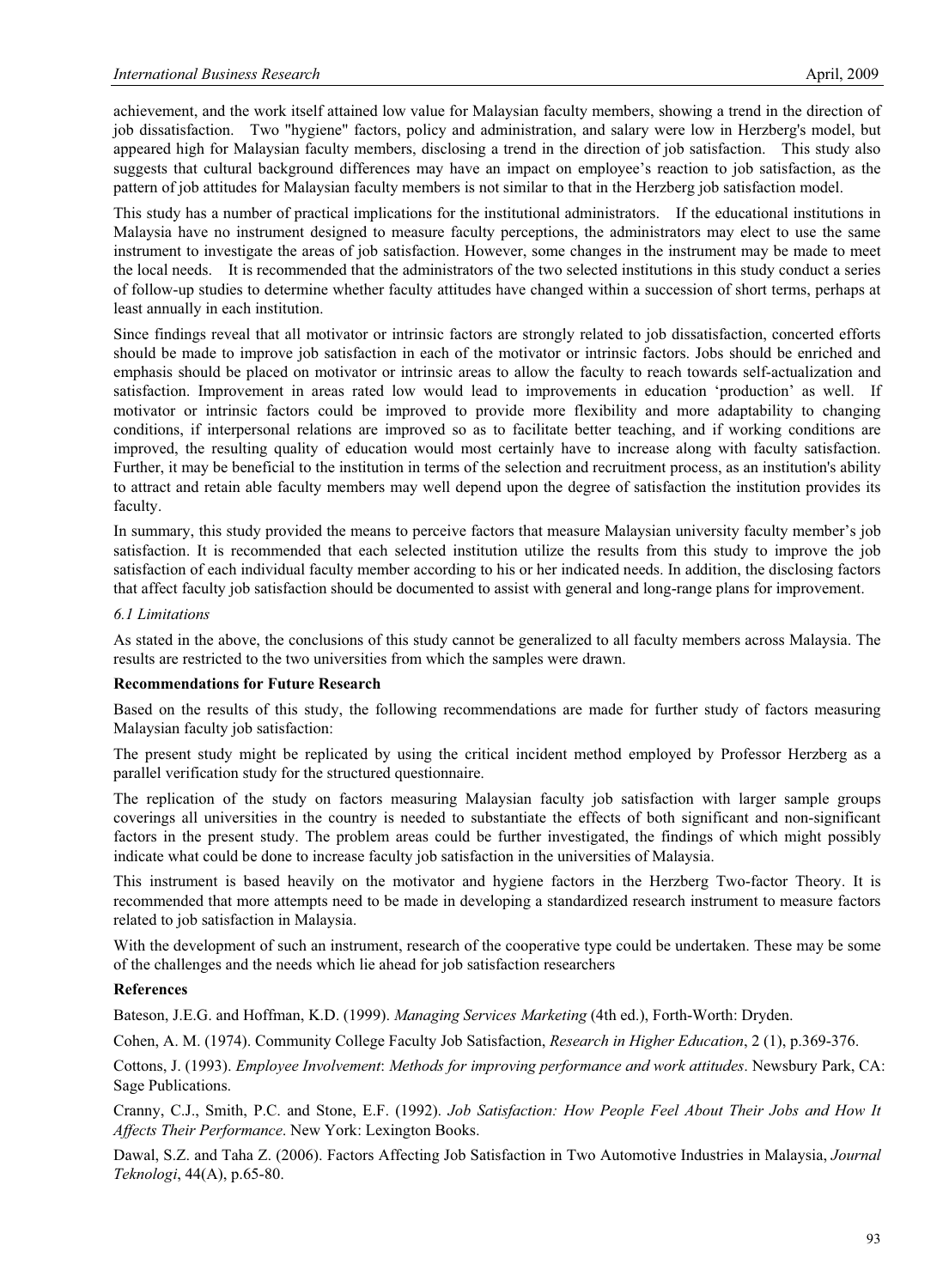Gawel, J.E. (1997). Herzberg's theory of motivation and Maslow's hierarchy of needs. Practical Assessment, Research & Evaluation, 5 (11). Retrieved on 26/6/07 from http://PAREonline.Net/getvn.asp?v=5&n=11.

Herzberg, F. (1966). *The Work and The Nature of Man*, Cleveland, OH: The World Publishing Company

Herzberg, F., Mausner, B. and Synderman, B. S. (1959). *The Motivation to Work* (2nd Ed.), New York: John Wiley and Sons, Inc.

Herzberg, F., Peterson, R. and Capwell, D. (1957). Job Attitudes: Review of Research and Opinion, Pittsburg: Psychological Service of Pittsburgh.

Lew, T.Y. and Liew M.Y. (2005). Exploring the antecedents of needs and job satisfaction among employees of a leading bank in Malaysia: Implications for managing bank employees in Malaysia, *Bankers' Journal Malaysia*, 29, (1), p.10-26.

Locke, E. A. (1976).The Nature and Causes of Job Satisfaction, in M. D. Dunnette (ed.), The *Handbook of Industrial and Organisational Psychology*, Chicago: Rand MCNally College.

Lovelock, C., Wirtz, J. and Keh, H.T. (2002). *Services Marketing in Asia: Managing People, Technology and Strategy*, Singapore : Prentice Hall.

Maslow, A.H. (1943). Conflict, frustration and the theory. *Journal of Abnormal Psychology and Social Psychology*. 38, (1), p. 81-86.

Mercer, M.W. (1998). Turnover: Reducing the costs. *Personnel*, 65, (1), p.36-42.

Narin, F, K., S. Hamilton and D. Oivastro. (1997). The Increasing Linkage Between U.S. Technology and Public Science, *Research Policy* 26, (3), p.317-30.

Neumann, Yoram. (1978). Predicting Faculty Job Satisfaction in University Departments, *Research in Higher Education*, 9, (1), p. 261-275.

Nicholson, Edward A. and Miljus, Robert C. (1972). Job Satisfaction and Turnover Among Liberal Arts College Professors, *Personnel Journal*, 51, (1), p.840-845.

Panmuk, S. (1975). *Some Factors in Motivating Agriculture Teachers to Job Satisfaction in the Secondary Schools under the General Education Department of Thailand*. Master's Thesis. Library, Kasetsart University, Bangkok, Thailand.

Pasuwan, Charoong. (1972). Adaptability of the Herzberg Job Satisfaction Model to Vocational Education Personnel in Thailand, *Dissertation Abstracts International Abstracts,* 33, (11), p.251.

Porter, L.W. (1963). Job attitudes in management II. Perceived importance of needs as a function of job level. *Journal of Applied Psychology*. 47(2), p.141-148.

Ryckman, R.M. (2000). *Theories of Personality*. Belmont, CA: Wadsworth.

Santhapparaj, A.S.,Srineevasan, J. and Ling, K.L. (2005). Job Satisfaction among Women Managers in Malaysian Automobile Manufacturing Sector, *Journal of Applied Sciences,* 5(9),p.153-158.

Staples, D.S. and Higgins, C.A. (1998). A Study of the Impacy of Factor Weightings on Job Satisfaction Measures, *Journal of Business and Psychology*, 13(2),p.211-232.

Tack, M.W. and Patitu, C.L. (2000). *Faculty and job satisfaction: Women and minorities in peril.* (Report four.) ASHE-ERIC Higher Education Reports. School of Education and Human Development, George Washington University, Washington D.C.

Taylor, D. (1998). *The high cost of turnover*. Minding your own business. Retrieved on 26/6/06 [http://www.webtex.com/business/7-21-98.html].

Ward, M.E. and Sloane, P.J. (1999). Job satisfaction within the Scotish academic profession. Discussion paper No. 38. April 1999 in *Applied Economics Letters*, 2001, 8, p.787- 791.

Williams, L. J. and Anderson, S. E. (1991). Job satisfaction and organizational commitment as predictors of organizational citizenship and in-role behaviors, *Journal of Management*, 17(3), p. 601 – 617.

Wood, Olin R. (1976). Measuring Job Satisfaction of the Community College Staff, *Community College Review*, 3,(1),p.56-64.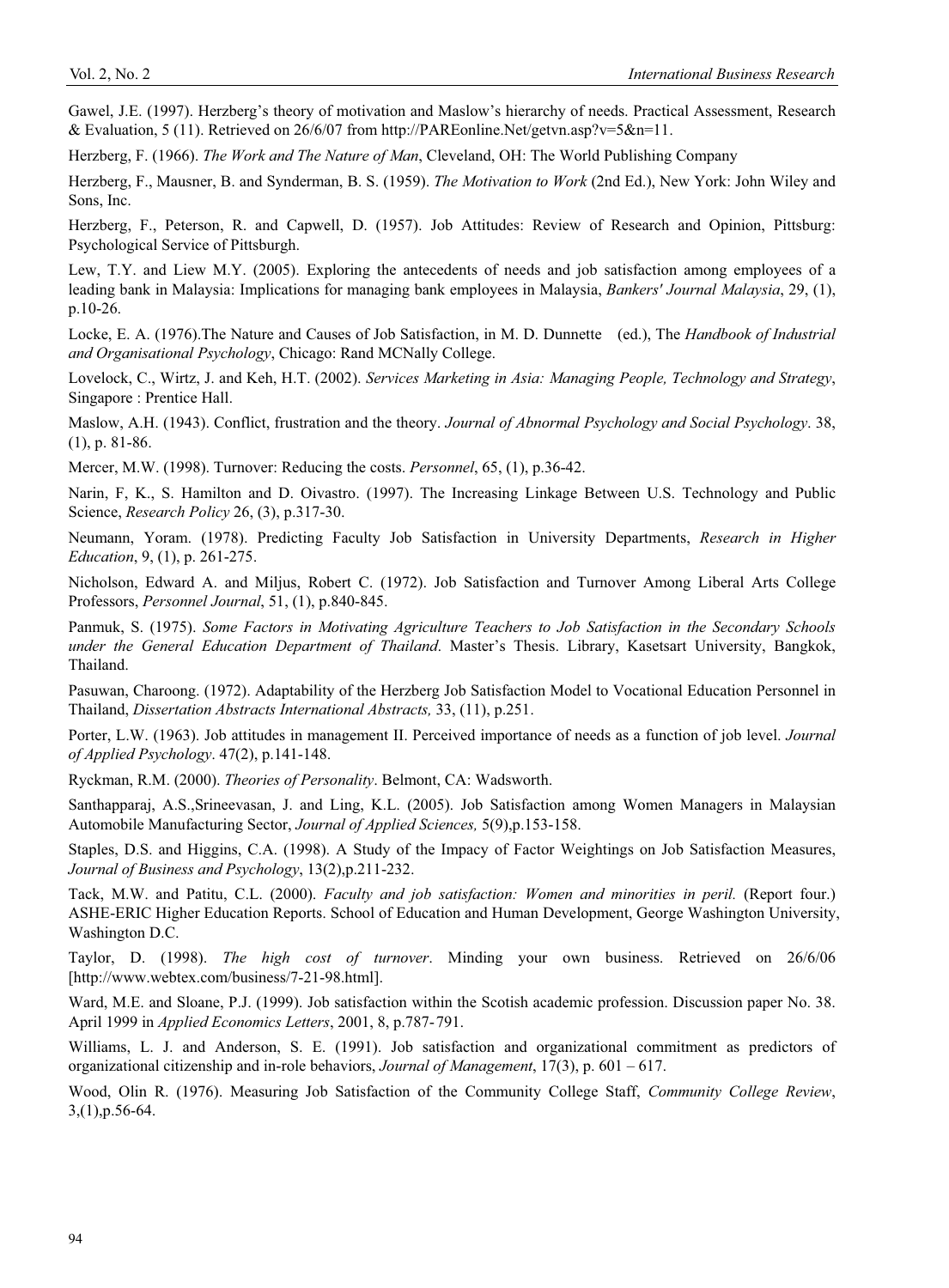Table 1. General Characteristics of the Sample of Each University

| Characteristics                       | University A     |               |                  | University B |  |  |
|---------------------------------------|------------------|---------------|------------------|--------------|--|--|
|                                       | No.              | $\frac{0}{0}$ | No.              | $\%$         |  |  |
| Age:                                  |                  |               |                  |              |  |  |
| 25 or less                            | 3                | 4.2           | $\mathbf{1}$     | 1.2          |  |  |
| $26 - 30$                             | 6                | 8.3           | 11               | 13.6         |  |  |
| $31 - 35$                             | 28               | 38.9          | 19               | 23.5         |  |  |
| $36 - 40$                             | 21               | 29.2          | 15               | 18.5         |  |  |
| 41 or over                            | 14               | 19.4          | 35               | 43.2         |  |  |
| Totals                                | 72               | 100.0         | 81               | 100.0        |  |  |
| Gender:                               |                  |               |                  |              |  |  |
| Male                                  | 49               | 68.1          | 58               | 71.6         |  |  |
| Female                                | 23               | 31.9          | 23               | 28.4         |  |  |
| Totals                                | 72               | 100.0         | $8\sqrt{1}$      | 100.0        |  |  |
| Marital Status:                       |                  |               |                  |              |  |  |
| Married                               | 65               | 90.3          | 77               | 95.1         |  |  |
| Single                                | $\tau$           | 9.7           | $\overline{4}$   | 4.9          |  |  |
| Totals                                | 72               | 100.0         | $8\sqrt{1}$      | 100.0        |  |  |
| Number of Years Employed:             |                  |               |                  |              |  |  |
| Less Than 1 year                      | $\mathbf{1}$     | 1.4           | 2                | 2.5          |  |  |
| $1 - 5$ years                         | 5                | 6.9           | 9                | 11.1         |  |  |
| $6 - 10$ years                        | 32               | 44.4          | 12               | 14.8         |  |  |
| 10 - 15 years                         | 23               | 31.9          | 24               | 29.6         |  |  |
| 16 years or longer                    | 11               | 15.3          | 34               | 42.0         |  |  |
| Totals                                | 72               | 100.0         | 81               | 100.0        |  |  |
| Highest Level of Education:           |                  |               |                  |              |  |  |
| Bachelor's degree                     | $\boldsymbol{0}$ | 0.0           | $\boldsymbol{0}$ | 0.0          |  |  |
| Master's degree                       | 14               | 19.4          | 9                | 11.1         |  |  |
| Doctoral degree                       | 58               | 80.6          | 72               | 88.9         |  |  |
| Totals                                | $72\,$           | 100.0         | 81               | 100.0        |  |  |
| Academic Rank:                        |                  |               |                  |              |  |  |
| Tutors                                | $\mathbf{1}$     | 1.4           | $\overline{2}$   | $2.5\,$      |  |  |
| Lecturers                             | $26\,$           | 36.1          | 29               | 35.8         |  |  |
| Associate Professors                  | 41               | 56.9          | 38               | 46.9         |  |  |
| Professors                            | $\overline{4}$   | 5.6           | 12               | 14.8         |  |  |
| Totals                                | 72               | 100.0         | $8\sqrt{1}$      | 100.0        |  |  |
| Primary Responsibility:               |                  |               |                  |              |  |  |
| Teaching                              | 15               | 20.8          | 6                | 7.4          |  |  |
| Research                              | $\overline{c}$   | 2.8           | $\overline{4}$   | 4.9          |  |  |
| Teaching and Research                 | 45               | 62.5          | 57               | 70.4         |  |  |
| Academic Administration               | $\overline{2}$   | $2.8\,$       | 5                | 6.2          |  |  |
| Teaching & academic<br>Administration | $\,8\,$          | $11.1\,$      | 9                | 11.1         |  |  |
| Totals                                | $72\,$           | 100.0         | $81\,$           | 100.0        |  |  |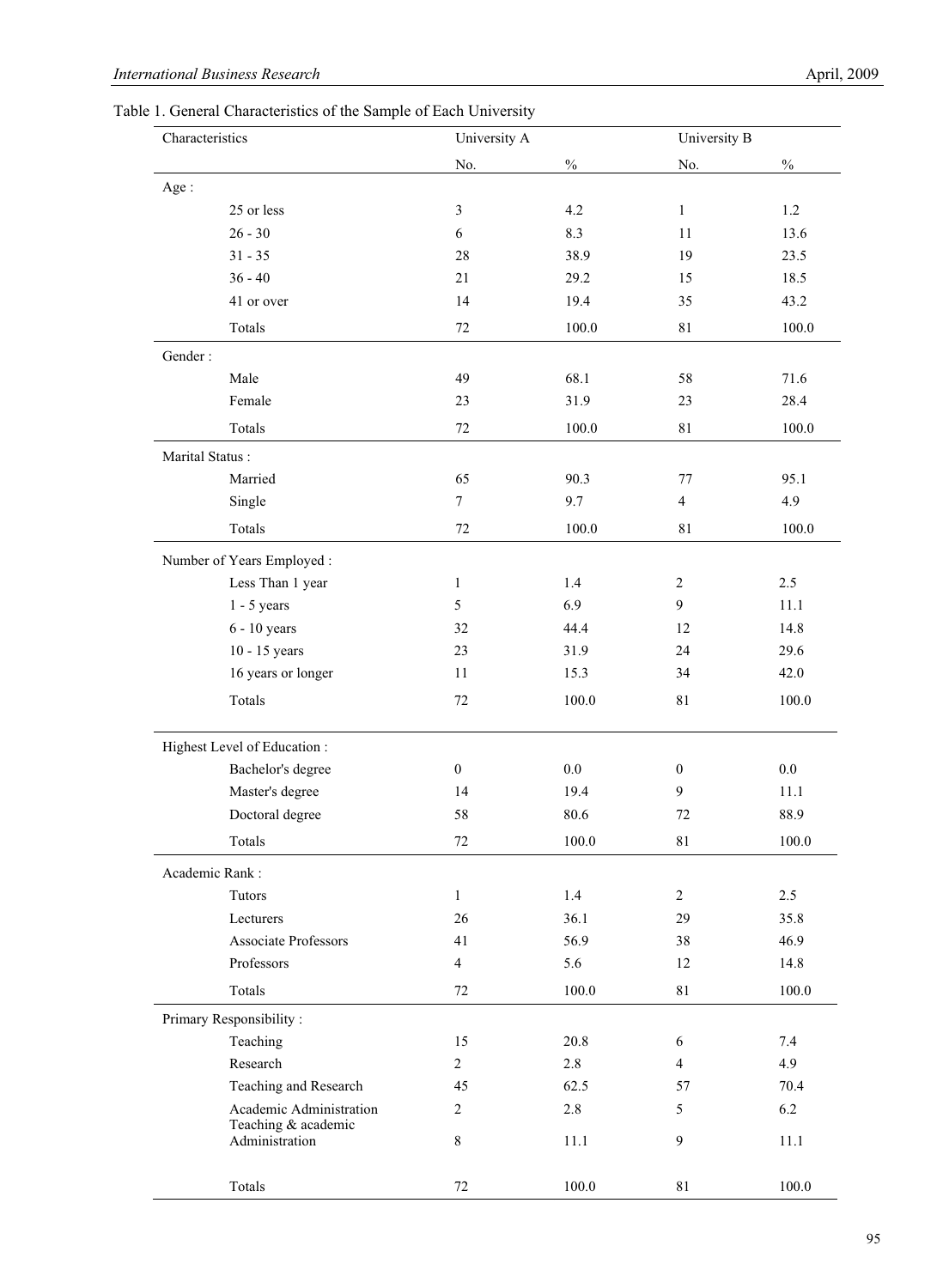| Major factor - Age        | 25 or less | $26 - 30$ | $31 - 35$ | 36-40  | 41 over | <b>F</b> Statistics |
|---------------------------|------------|-----------|-----------|--------|---------|---------------------|
| Achievement               | 2.3620     | 2.6912    | 2.6209    | 2.6120 | 2.6094  | 0.803               |
| Growth                    | 2.6263     | 2.6760    | 2.6841    | 2.7437 | 2.8750  | 0.587               |
| Interpersonal relation    | 2.3542     | 2.5295    | 2.4984    | 2.4037 | 2.3103  | 0.900               |
| Policy and administration | 3.1250     | 3.2650    | 3.1027    | 3.0281 | 3.0063  | 1.092               |
| Recognition               | 2.6570     | 2.9200    | 2.7000    | 2.7182 | 2.7385  | 0.591               |
| Responsibility            | 2.5250     | 2.8520    | 2.6287    | 2.7568 | 2.6246  | 1.157               |
| Salary                    | 3.5417     | 3.5067    | 3.3378    | 3.2697 | 2.8375  | 4.648               |
| Supervision               | 2.9687     | 3.1717    | 2.9748    | 3.0407 | 2.8784  | 0.689               |
| Work itself               | 2.3438     | 2.6567    | 2.5278    | 2.6204 | 2.6211  | 0.637               |
| Working condition         | 2.2656     | 2.5826    | 2.5321    | 2.4389 | 2.3320  | 0.147               |
| Overall job satisfaction  | 2.5000     | 2.8182    | 2.7895    | 2.7150 | 2.6852  | 0.289               |
|                           |            |           |           |        |         |                     |

Table 2. The means of major factors measuring job satisfaction for five age groups

Table 3. Comparison of male and female faculty members regarding factors measuring their job satisfaction

| Major factors             | Group  | Mean   | Standard<br>Deviation | Pooled<br>t-value |
|---------------------------|--------|--------|-----------------------|-------------------|
| Achievement               | Male   | 2.6275 | 0.328                 | 1.0954            |
|                           | Female | 2.6421 | 0.405                 |                   |
| Growth                    | Male   | 2.6799 | 0.619                 | 0.0726            |
|                           | Female | 2.749  | 0.628                 |                   |
| Interpersonal relation    | Male   | 2.4116 | 0.512                 | 1.0853            |
|                           | Female | 2.3609 | 0.631                 |                   |
| Policy and administration | Male   | 3.0102 | 0.522                 | 0.0676            |
|                           | Female | 3.103  | 0.515                 |                   |
| Recognition               | Male   | 2.669  | 0.427                 | 1.4277            |
|                           | Female | 2.7177 | 0.561                 |                   |
| Responsibility            | Male   | 2.6213 | 0.536                 | 0.6641            |
|                           | Female | 2.7421 | 0.61                  |                   |
| Salary                    | Male   | 3.1061 | 0.798                 | 0.6588            |
|                           | Female | 3.2077 | 0.697                 |                   |
| Supervision               | Male   | 2.7016 | 0.737                 | 0.4112            |
|                           | Female | 2.9412 | 0.678                 |                   |
| Work itself               | Male   | 2.6501 | 0.556                 | 0.4562            |
|                           | Female | 2.5662 | 0.608                 |                   |
| Working condition         | Male   | 2.3578 | 0.506                 | 0.0691            |
|                           | Female | 2.1544 | 0.513                 |                   |
| Overall job satisfaction  | Male   | 2.6352 | 0.758                 | 0.3308            |
|                           | Female | 2.7842 | 0.809                 |                   |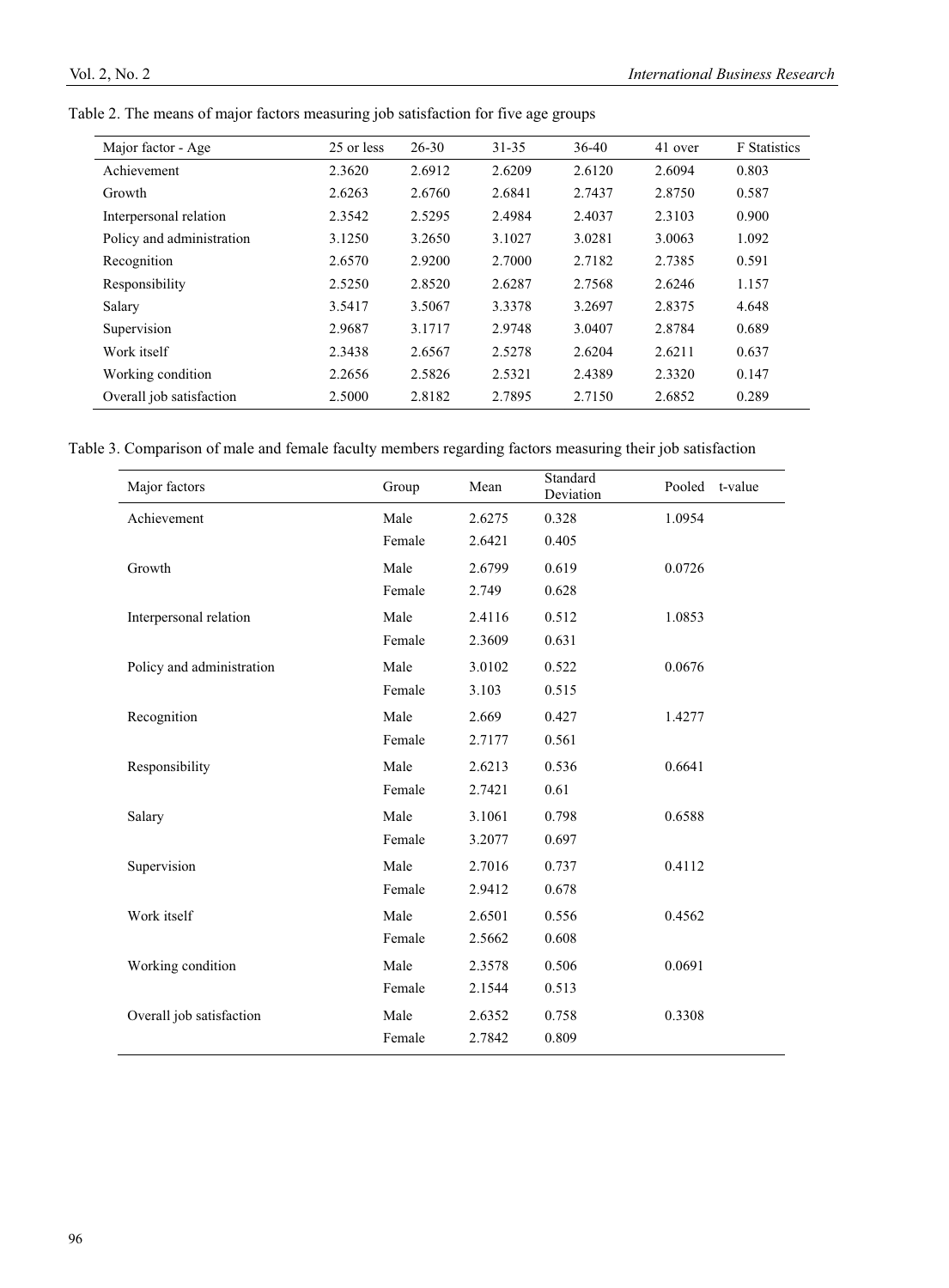| Table 4. Comparison of married and unmarried faculty members regarding factors measuring their job satisfaction |  |  |  |  |
|-----------------------------------------------------------------------------------------------------------------|--|--|--|--|
|                                                                                                                 |  |  |  |  |

| Major factors             | Group     | Mean   | Standard | Pooled |
|---------------------------|-----------|--------|----------|--------|
| Achievement               | Married   | 2.6193 | 0.482    | 0.2535 |
|                           | Unmarried | 2.6741 | 0.458    |        |
| Growth                    | Married   | 2.7711 | 0.560    | 0.4106 |
|                           | Unmarried | 2.9451 | 0.607    |        |
| Interpersonal relation    | Married   | 2.3866 | 0.621    | 0.2936 |
|                           | Unmarried | 2.5217 | 0.658    |        |
| Policy and administration | Married   | 3.0421 | 0.598    | 0.4299 |
|                           | Unmarried | 3.1155 | 0.548    |        |
| Recognition               | Married   | 2.6897 | 0.680    | 1.1672 |
|                           | Unmarried | 2.8765 | 0.851    |        |
| Responsibility            | Married   | 2.6457 | 0.645    | 0.3725 |
|                           | Unmarried | 2.7431 | 0.694    |        |
| Salary                    | Married   | 3.0854 | 0.681    | 0.5206 |
|                           | Unmarried | 3.2145 | 0.754    |        |
| Supervision               | Married   | 2.9574 | 0.875    | 0.9286 |
|                           | Unmarried | 3.0120 | 0.721    |        |
| Work itself               | Married   | 2.6875 | 0.621    | 0.6364 |
|                           | Unmarried | 2.7251 | 0.703    |        |
| Working condition         | Married   | 2.3801 | 0.612    | 0.5496 |
|                           | Unmarried | 2.6423 | 0.547    |        |
| Overall job satisfaction  | Married   | 2.6212 | 0.712    | 1.1062 |
|                           | Unmarried | 2.7710 | 0.564    |        |

Table 5.The means of major factors measuring job satisfaction for four groups on the number of years employed

| Major factors             | $\leq 1$ year | $1-5$ years | 6-10 years | $> 10$ years | <b>F</b> Statistics |
|---------------------------|---------------|-------------|------------|--------------|---------------------|
| Achievement               | 2.7721        | 2.6120      | 2.8128     | 2.8847       | 0.917               |
| Growth                    | 2.5910        | 2.6012      | 2.6911     | 2.6239       | 0.547               |
| Interpersonal relation    | 2.3571        | 2.2911      | 2.4326     | 2.6312       | 1.311               |
| Policy and administration | 3.1120        | 3.2140      | 3.1201     | 3.0021       | 0.851               |
| Recognition               | 2.1422        | 2.5142      | 2.7716     | 2.6470       | 1.329               |
| Responsibility            | 2.8102        | 2.5664      | 2.8712     | 2.5121       | 1.482               |
| Salary                    | 3.1120        | 3.1941      | 3.3060     | 2.8754       | 4.127               |
| Supervision               | 2.9612        | 3.0215      | 3.0121     | 2.8416       | 0.852               |
| Work itself               | 2.7412        | 2.6512      | 2.6102     | 2.6530       | 0.154               |
| Working condition         | 2.5336        | 2.5247      | 2.4671     | 2.3201       | 0.971               |
| Overall job satisfaction  | 3.1250        | 2.6652      | 2.8114     | 2.5641       | 0.715               |